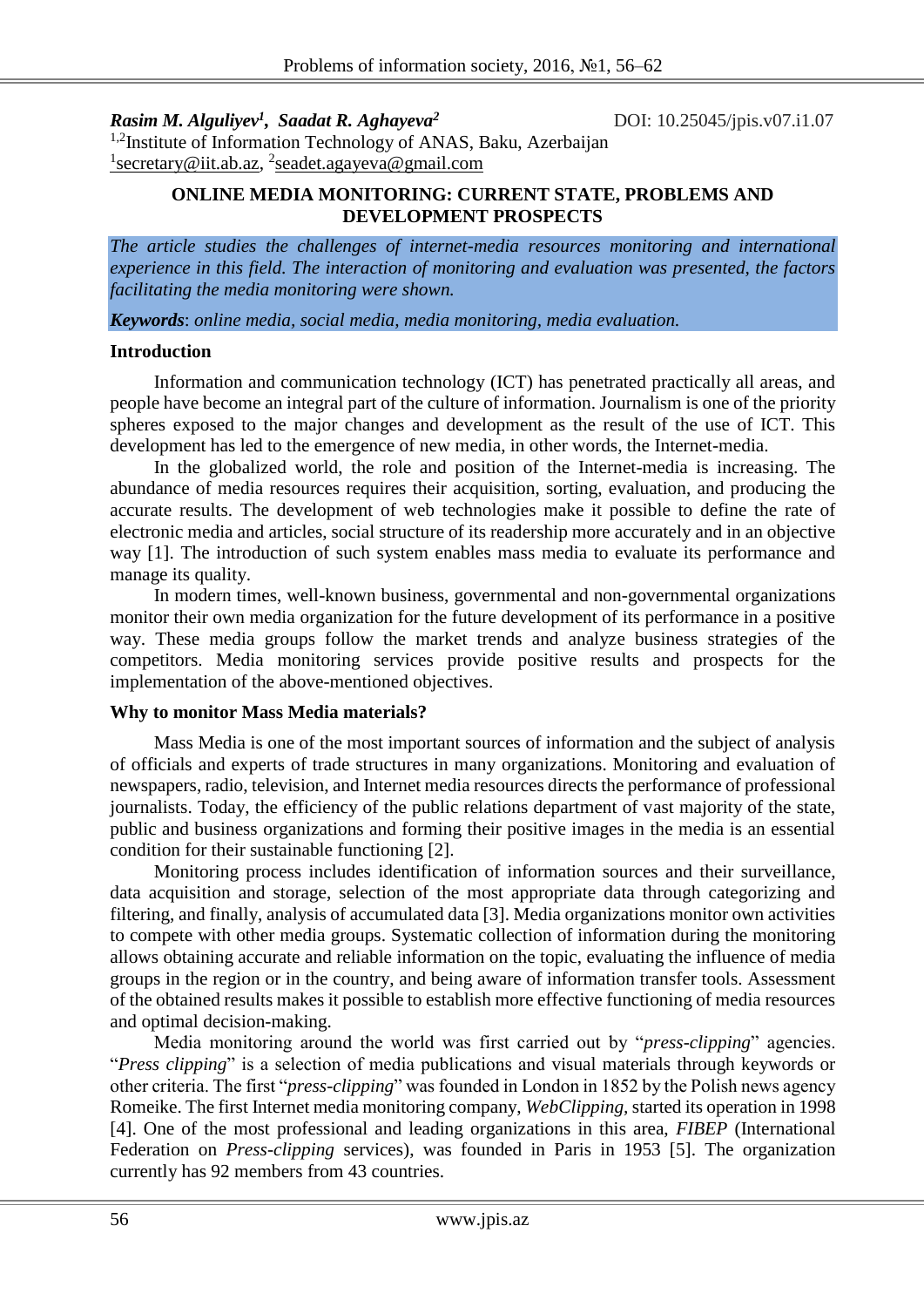Currently, media monitoring conveys not only the search and analysis of information in traditional media, but also working with the Internet resources. It also involves monitoring of social media - forums and blogs on different topics, which does not mean "Media" directly, but can have a significant impact on public opinion and serve as a source of information [6].

Data collection is very important step for the analysis of the materials published in the media. Data collection and monitoring is a reasonable information basis for verified management decision-making [7]. Along with the observation of the materials published in the media on specific topics (e.g., financial markets, information technology, etc.), media monitoring is the result of the observations obtained by keywords.

Regular, initial, competition-oriented, thematic, reputation and other types of Media monitoring are distinguished.

Media monitoring is carried out as follows:

- $\checkmark$  observation of close potential source: TV channels, radio stations, periodicals, news sites, etc.;
- $\checkmark$  collection of materials;
- $\checkmark$  filtration and categorizing;
- $\checkmark$  transmission of collected data for further analysis.

## **Main features of the Media Monitoring**

According to surveys, 9 of the 10 largest US companies annually allocate \$ 1 million to the monitoring of the activitis of the competitors. These funds are paid at the expense of proper decisions based on the results achieved from monitoring and analysis of information. Most of monitoring and analysis products are provided with personal or installed autorubricators, including annotators. It proves the given tools to be standards for information and analytical systems. It is important to be able to work with the dictionaries of synonyms and to take into account the morphology of the language in order to use such applications. Without these features the necessary documents can be missed during the search [8].

As a rule, the monitoring of the Internet is used as a supplement to other media monitoring or as a component of other marketing projects.

The monitoring results are presented in the following forms:

- "press clipping": (electronic) scanned articles;
- brief summaries in the required languages;
- statistical report indicating the date, publications, authors, titles, size and pages of the article with the hypertext appropriate to the scanned version of the original text;

• analytical report appropriate to the objective of monitoring.

Media monitoring is applied for:

- operational tracking of negative and potential information risks;
- daily monitoring of positive and negative news in terms of information wars and crisis;
- analysis of the information presented in Mass Media;
- comparison of quality of information about the company in Mass Media;
- comparison of number of positive and negative references;
- $\hbox{e}$  evaluation of quality changes in the information of the company compared to its competitors for any period of time.

### **Monitoring companies and their basic services**

Media monitoring process requires great amount of time and human resources. The companies specialized in media monitoring such as *CyberAlert, WPS, Park.ru, Medialogiya, Integrum* and other news agencies, as well as PR agencies offer media monitoring services to the customers. Media monitoring companies are engaged in the information search in mass media on any criterion.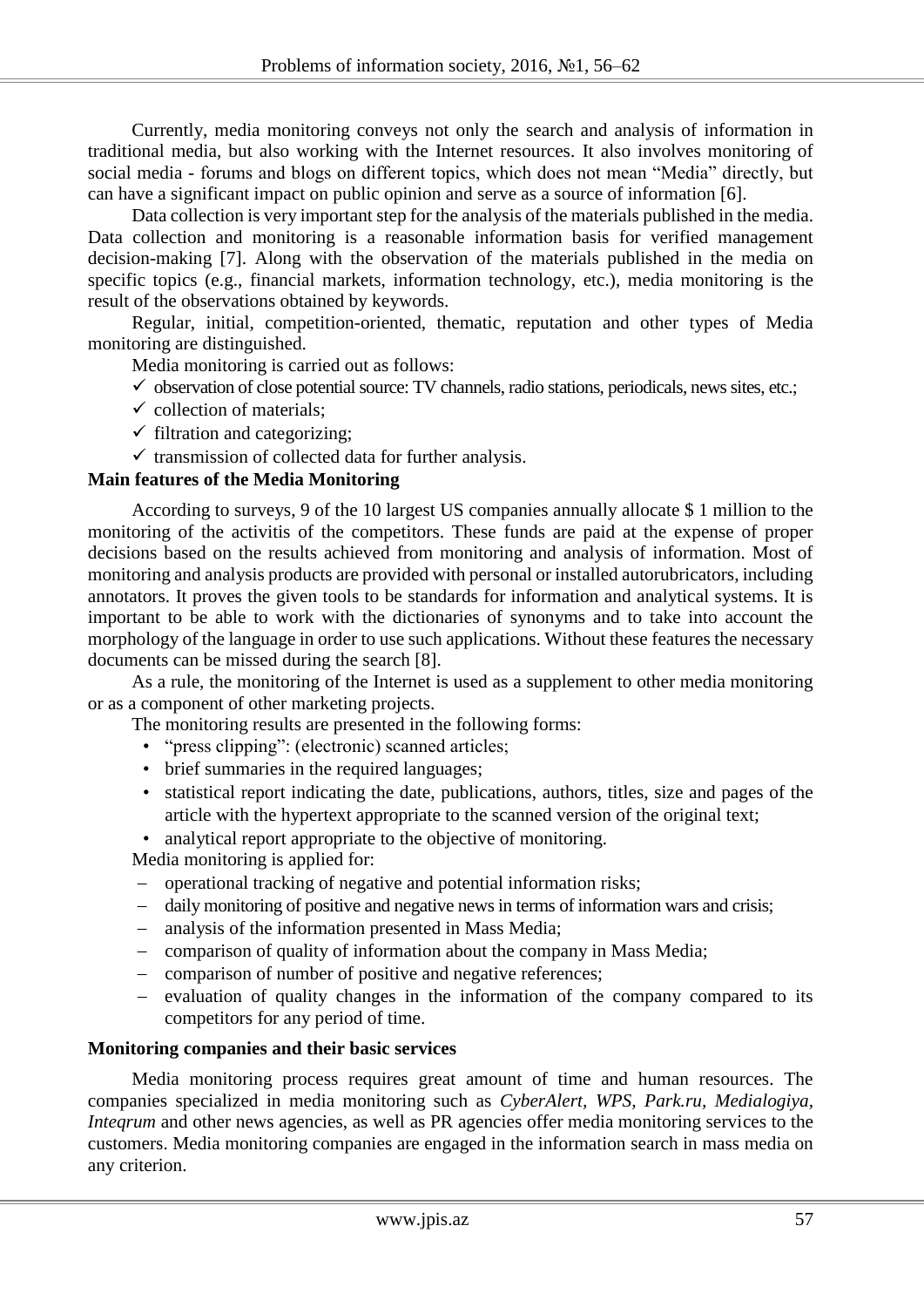*Monitoring process*. Media monitoring is carried out through various services offered by the monitoring companies. These services are delivered with the use of software that controls the contents of online free news sources, newspapers, magazines, television channels through the automated robots. Monitoring process is implemented as follows: the software reads the text, and then defines the news or social media shares based on each key word of the client, and automatically presents related articles and materials obtained from social media to each client.

Internet-search systems or specialized Mass Media databases (*Integrumi, Addictomatic, Alterian, Prnews, Semantic Force, MediaTek, TextAnalyst, TopSOM, IntellSoft Vision,* etc.) are often used for monitoring. *CyberAlert -* best known media monitoring company around the world, monitors 50 thousand online news sources in more than 75 languages every day in 189 countries around the world, more than 50 million blogs in social media, and 100 thousand message boards, forums, complaint sites, more than 200 video sharing websites, including *Twitter* [9].

Monitoring services include:

- monitoring of all types of Mass Media on the given topics in all countries;
- monitoring of the current situation;
- monitoring of data about media organizations, companies, trademarks, as well as individuals;
- monitoring of past, present, and future events;
- analysis of the current situation;
- analysis of data about media organizations, companies, trademarks, as well as individuals;
- analysis of material published in the media about the client's major competitors;
- identifying statistical characteristics, conclusions and recommendations, and underlying trends.

Monitoring is implemented on certain topics by domestic, regional, international electronic media and news agencies. Monitoring retains the key quotes in the articles giving the customer opportunity to become familiar to all events as soon as possible.

Major monitoring products (as an example of *ITAR-TASS* monitoring department) may include [7]:  $\checkmark$  daily monitoring;

- $\checkmark$  operational on-line monitoring;
- $\checkmark$  weekly monitoring with the analytical records:
- $\checkmark$  weekly monitoring of foreign Mass Media;
- $\checkmark$  monthly monitoring of media organization;
- $\checkmark$  monitoring of ordered publications and stories;
- $\checkmark$  monitoring of television and radio broadcasting, introducing video and audio stories through information coding (in text format);
- $\checkmark$  monitoring of media based on the results of the media events;
- $\checkmark$  preparation of the report based on published materials. TV and radio stories;
- $\checkmark$  monitoring of publications about the company's activities in the regional media on the areas (summary is provided twice a month and accompanied by an analytical records);
- $\checkmark$  summarizing the news on topics of interest to the customer;
- $\checkmark$  search for necessary information by keywords.

*Media monitoring tools.* These tools include computer programs, which collect and sort the data from mass media. There are nearly 100 such programs in the market, but as a rule, all of these programs have thematic rubricators or simple search features without offering medium, or largescale data storage and any quality analysis mechanisms [10]. Text quality analysis is only supposed to assess nuances such as the nature of the relationship between emotions, dangers and objects. Therefore, the human brain that has intuition and is able to gain experience is preferred in this area. Though the estimation speed is not high, the quality is improving.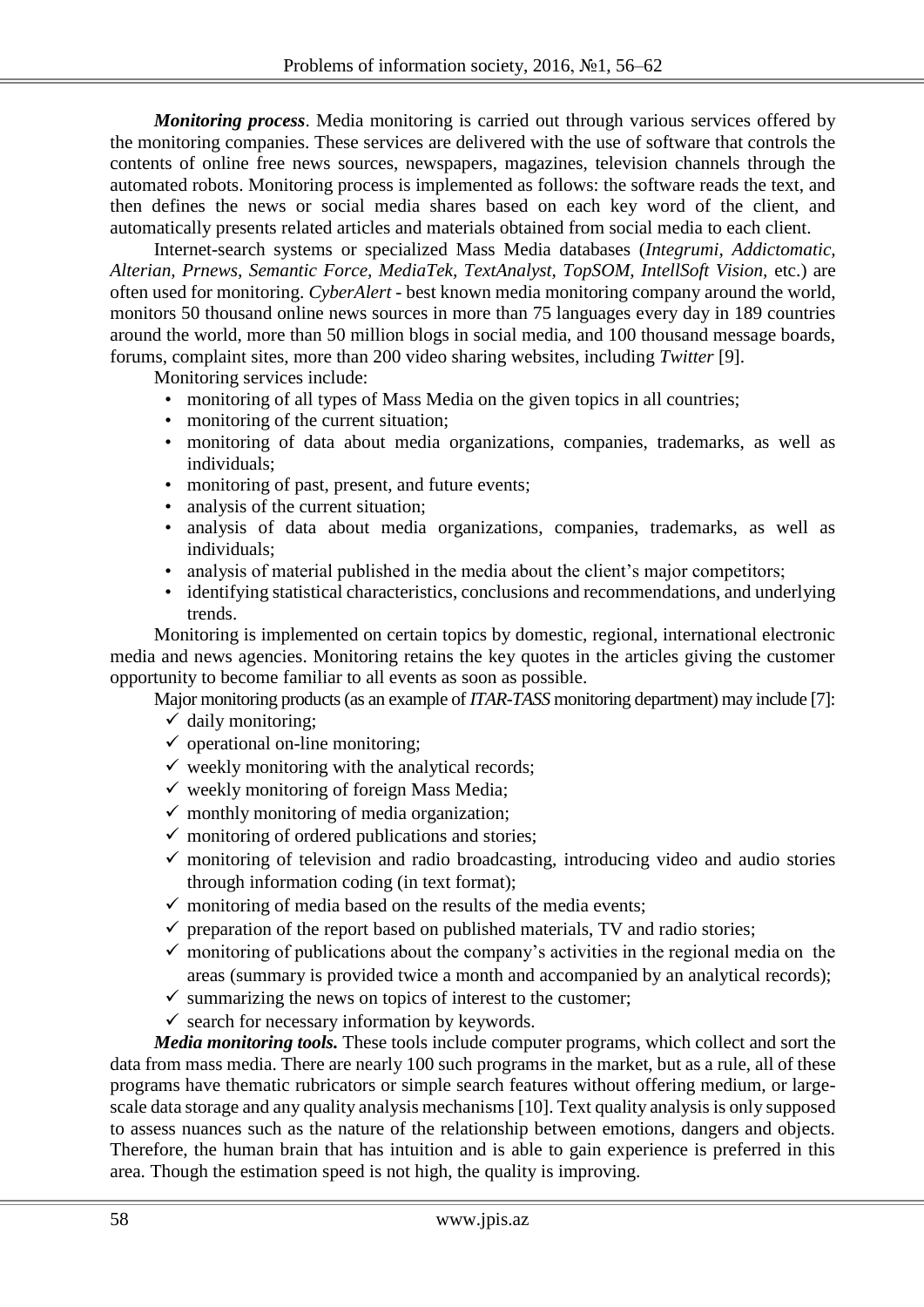Computer program maximum eases the human labor to address intellectual issues. Some applications have options to search over the "intellectual" data sets taking into account morphology and selecting the documents by the lists of key words, their frequency of usage and relative location. Simple content analysis, which is statistical semantic processing, is possible through these applications.

Media monitoring is based on classical factographic analysis methods, including content analysis by quantitative and qualitative information streams:

- analysis of facts;
- valuation:
- analysis of news topics;
- analysis of news contexts;
- analysis of relations among the contexts:
- analysis of logical expression of news;
- media and statistical analysis;
- analysis of news chronology;
- analysis of bibliographic data (authors, geography, etc.) of news;
- analysis of additional materials (photos, cartoons, etc.) of news [11].

# **Interaction of Monitoring and Evaluation**

Monitoring, dealing systematic collection and analysis of information, is a precious tool for the management of media group (holding, company, etc.), and it serves as a preliminary stage of the evaluation. Media monitoring allows defining whether how resources are appropriately available and properly used.

Development trends may be reviewed, planning or implementation problems, as well as successful strategies of competitors can be identified through the monitoring and evaluation. Note that Several monitoring and adjustment procedures are essential before evaluation and reevaluation [12].

Monitoring and evaluation:

- $\checkmark$  identify problems and the causes;
- $\checkmark$  offer possible solutions to the problems;
- $\checkmark$  direct activity of media organization;
- $\checkmark$  provide information;
- $\checkmark$  encourage to follow the guidance;
- $\checkmark$  increase the probable positive growth of the company.

### **Social media monitoring**

Along with the professional media, social networks play an important role in shaping public opinion in the modern era. In this case, the media, first of all, serves as a means of enlightenment for citizens, on the other hand, as a means of social participation [14]. Unsurprisingly, after the emergence of the Internet, several studies are conducted to reveal the training level of the journalists to dialogue with the audience in Western countries. Studies show that the most journalists do not effort to communicate with the audience. Information technology may affect the development of the media when the possibilities of these technologies would be evaluated and used [15].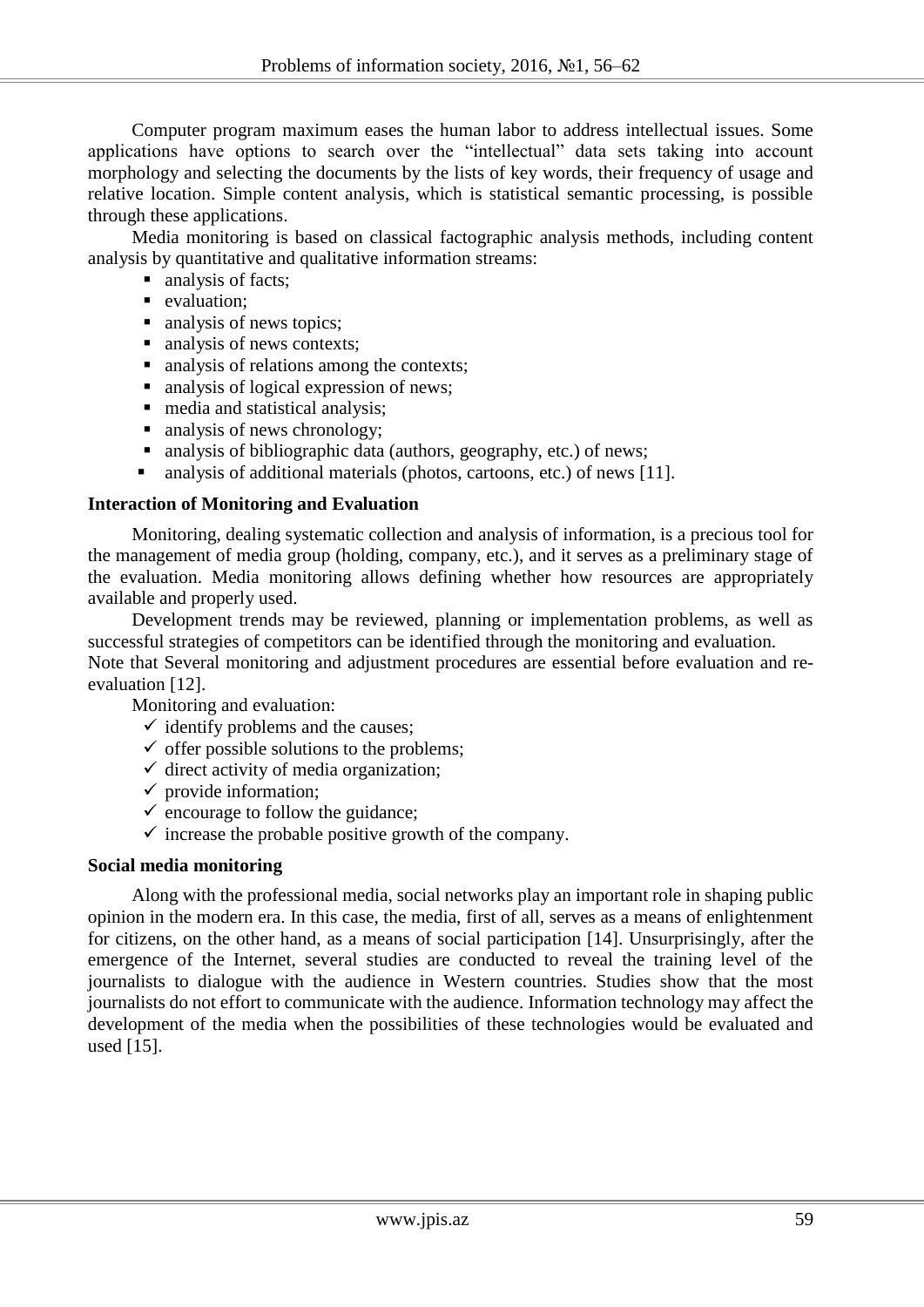Overall, data analysis process is carried out as follows (Figure 1):



Figure 1. Data analysis process

Transformation of the social media into a new communication means is undeniable. Today, since the social media is one of the best promotional methods, people and companies turn to social networks. Social media is a direct and clear dialogue with the audience, in which website is targeted [16]. Social media means include social networks, blogs, microblogs, forums, and so on. In addition to the monitoring of the Internet-media resources, many media companies monitor social media and review the information spread about them in social media. There are more than 100 different services of monitoring and evaluation of social media. The most well-known companies offering free blog monitoring services are *Technorati, Blog Pulse, IceRocket, Google Blogs*. The US *Technorati,* one of the giant companies in the field of web-services and software, reports that 75 million blogs with 1.2 million new daily sharing, which include statements about the company's products and services, are created.

Social media monitoring resolves the following issues [17]:

- consideration of the interests of the audience, defining the needs and aspirations of the people accurately;
- interacting with people;
- spreading information demanded by the audience through social media;
- analyzing the future performance of company.

# **Status of Media Monitoring in Azerbaijan**

Although there are enough number of Internet media resources, the Internet media is still in the phase of formation [18]. At present, Commission, under the Press Council of Azerbaijan, is operating to control the Internet-media resources. The Commission reviews complaints submitted to the Press Council related to online media resources, monitors national and international trends, and assists to overcome negative consequences in connection with the responsibility of the Internet-media journalist.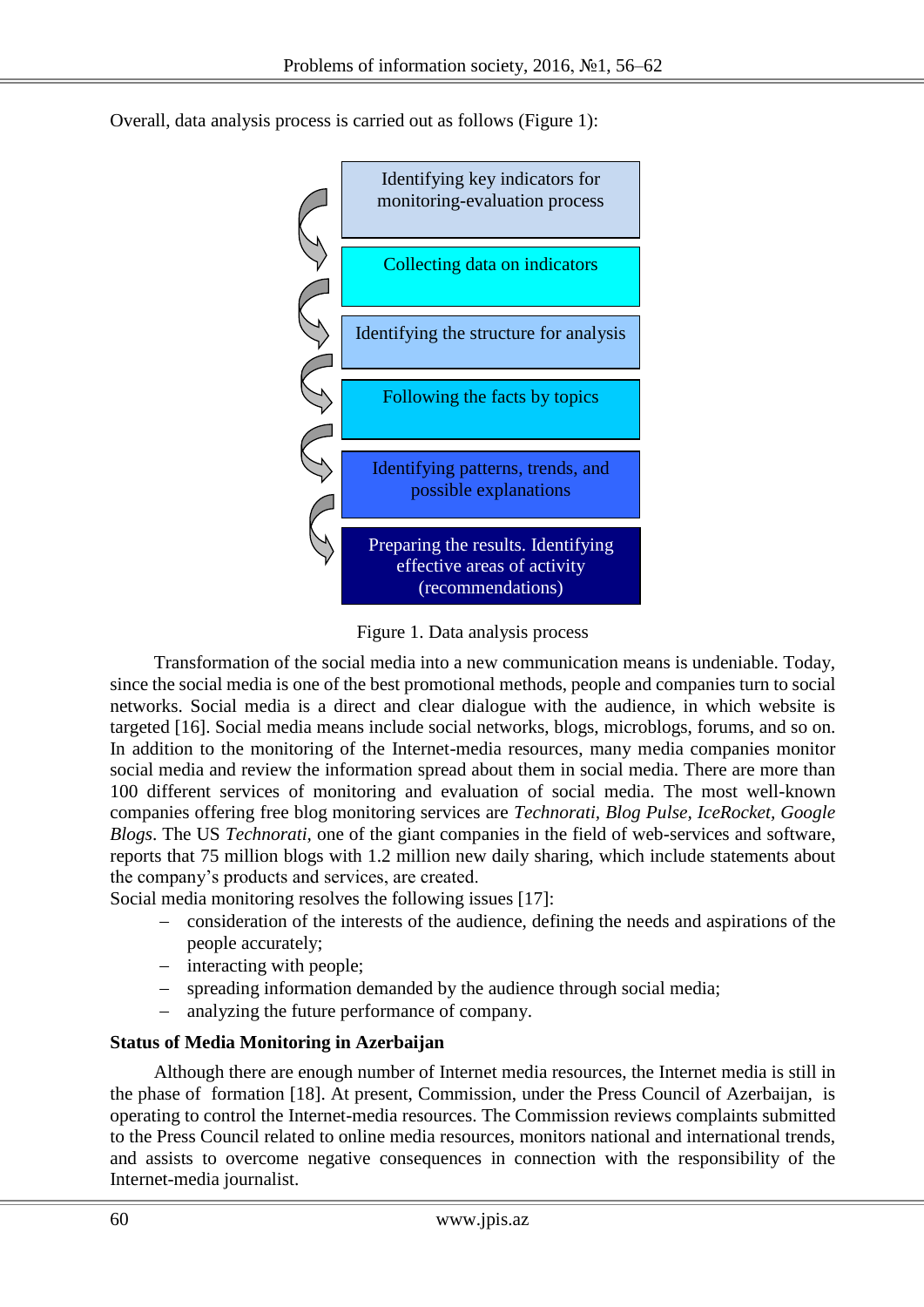Media Monitoring Center, which deals with media monitoring and analysis in Azerbaijan, "*Kalibri*" media company monitoring, "A-Vision" media and communications company, and Azerbaijan Media Monitoring Institute offer a wide range of prompt and professional services for the analysis of media and social networking, for the establishment of marketing strategy and tactics in accordance with current trends. The scope of these companies' services includes:

- national media monitoring;
- **i** international media monitoring;
- press monitoring;
- TV broadcasting monitoring;
- radio monitoring;
- social media monitoring;
- **n** monitoring of news agencies:
- monitoring of TV advertising;
- monitoring of street advertising;
- monitoring of advertisements in the press.

The companies prepare monthly statistics of the news submitted to the Internet-media resources. This statistical data expresses the number of used certain keywords of the articles published on the website in figures. Graphical tables are set according to obtained figures. These tables take into account the different forms of one word and indicate only the number. One of the shortcomings of this service is that the content of reports is not analyzed during the preparation of the tables.

Furthermore, various non-governmental organizations periodically monitor the media for various purposes.

#### **Conclusion**

The studies prove the importance of current media monitoring. As the media has a direct impact on public opinion and people's choice, the main goal of media professionals all over the world is to benefit from positive effects of media and work for charitable purposes. To this end, Mass Media may promote the reputation of the site by media monitoring and making rational decisions to set the right strategies. The results of the studies define the following problems of online media monitoring:

- 1. High-cost monitoring services: media groups applying to monitoring companies may face high prices. The offered prices challenge the use of media monitoring services by smaller companies.
- 2. Inconsistency of the results. Sometimes, the results of several monitoring companies do not coincide.
- 3. Automated tools: these cannot define positive, negative or neutral information.

Analysis shows that the resolution of existing media monitoring problems requires conceptual and institutional approach. It may also be significant for the main objectives of the national security as the identification of freedom of information, the public sentiment, public opinion, as well as for the detection of threats.

In addition, lack of application of new technologies in the monitoring, inconsistencies during the monitoring procedure, the absence of confidence as a result of deregulation of this area, the deficiency of necessary culture, nonexistence of intelligent monitoring and analysis, and the lack of national statistics mechanisms for the Internet resources are the obstacles for the development of media monitoring.

Thus, media monitoring enables:

- overall assessment of the situation in the field of information;
- revealing opportunities for improving the performance of information field through media and analytics;